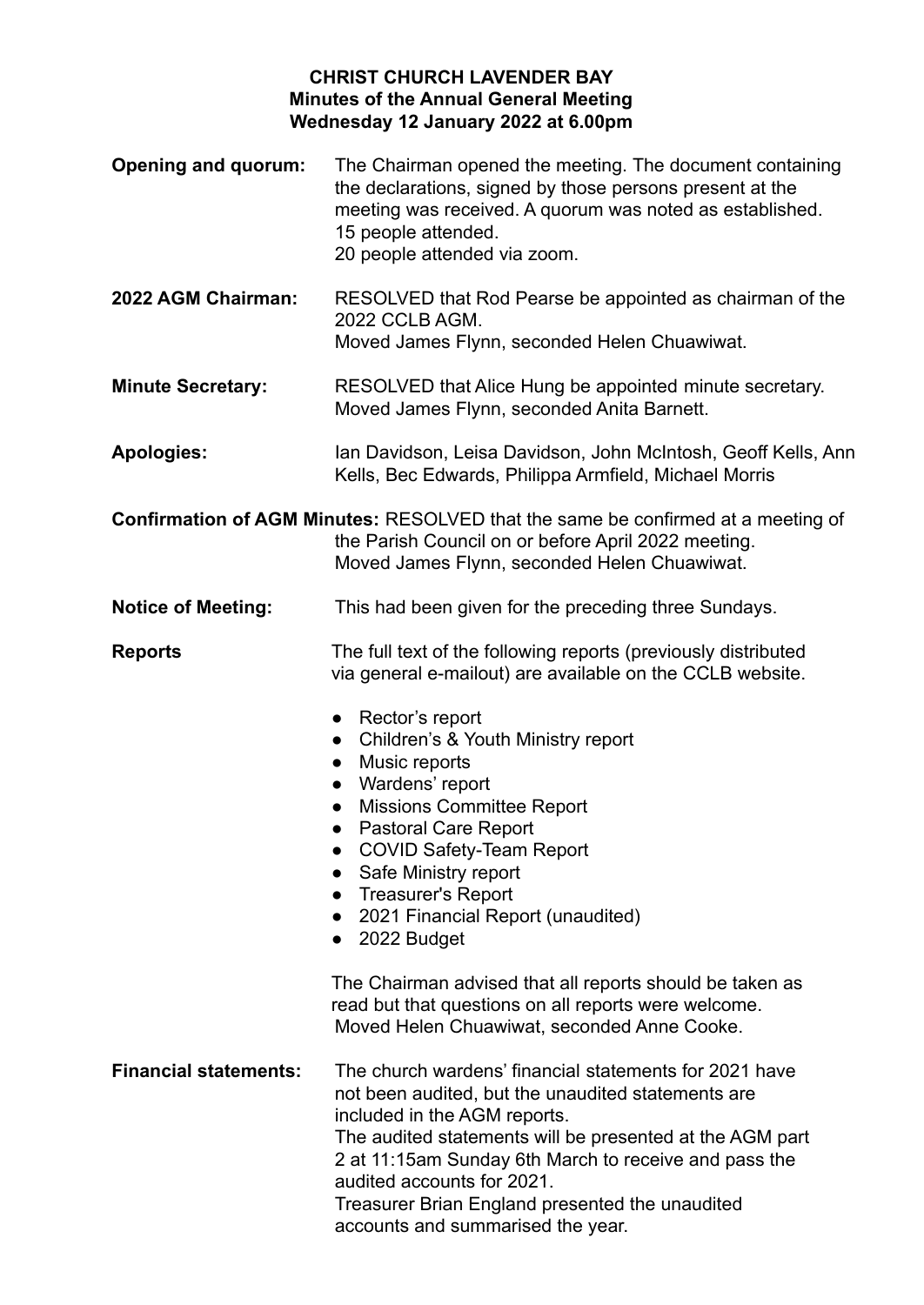**Rector's Warden:** The Rector reported that he appointed Rod Pearse to be his warden for the following year.

**Election of Wardens:** Nominations have been received as follows:

- Ian Davidson
- Philippa Armfield

As there was no requirement for carrying out a ballot the above-named were declared elected.

Moved Rod Pearse, seconded Paul Barnett.

## **Independent Assurance Practitioner (Auditor):**

RESOLVED David Wood elected as Auditor for 2022. Moved Brian England, seconded James Flynn.

**Treasurer:** This is not an elected position but is appointed by the wardens. Brian England has agreed to be the treasurer for 2022.

**Parish Council:** RESOLVED that we do have a Parish Council Moved Christine Fulcher, seconded Michael Mata.

> RESOLVED that there be six elected members on the Parish Council. Moved Anita Barnett, seconded James Flynn.

Nominations for elected members have been received as follows:

- Helen Chuawiwat
- James Flynn
- Jurgen Joester
- Penny Morris
- Brian England
- Peter Moll

As there was no requirement for carrying out a ballot the above-named were declared elected.

Moved Rod Pearse, seconded Michael Mata

**Parish Nominators:** Nominations have been received as follows:

- Richard Neal
- Anita Barnett
- Philippa Armfield
- Ann Kells
- Rod Pearse

As there was no requirement for carrying out a ballot the above-named were declared elected. Moved Rod Pearse, seconded James Flynn.